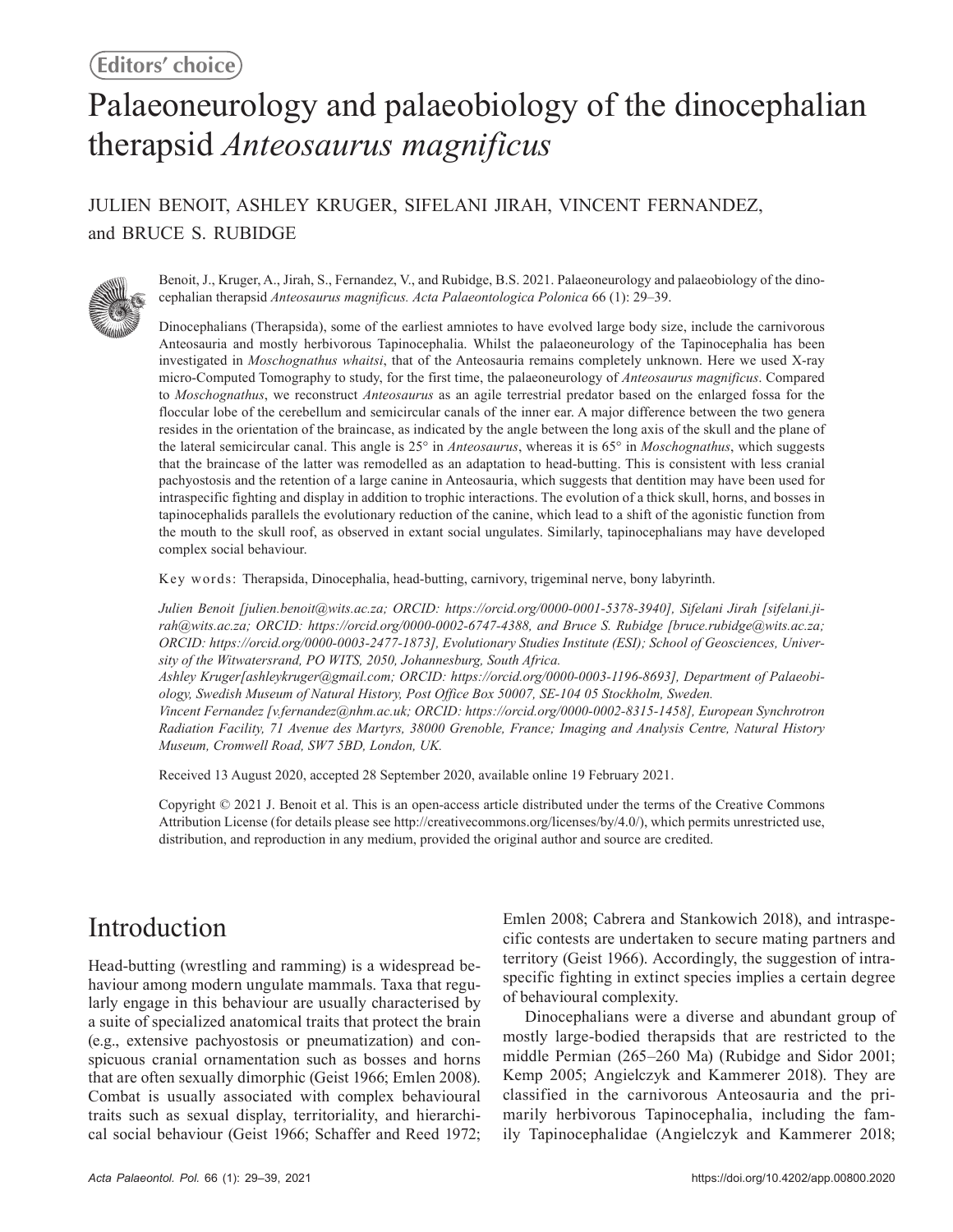30 ACTA PALAEONTOLOGICA POLONICA 66 (1), 2021

Fraser-King et al. 2019). Tapinocephalid dinocephalians are characterised by extensive pachyostosis of their skull roof, remodelling of their braincase (complete ossification of the ventral aspect of the braincase and mesethmoid, anterior shift of the occipital condyle, and posterior tilting of the braincase) and the presence of often grotesque cranial adornments (horns and bosses), which have been interpreted as adaptations to use the head as a weapon (Brink 1958; Barghusen 1975; Benoit et al. 2016b, 2017c). In contrast, the Anteosauria and other non-tapinocephalid dinocephalians display a lesser degree of cranial pachyostosis (Kammerer 2011) and the bones of their braincase are thinner (Boonstra 1968). In addition, the vertical orientation of the occiput in *Anteosaurus* indicates that the cranial roof did not align with the neck during head-butting, in contrast to the situation in tapinocephalids, which increased the risk of injuries to the skull, neck articulation, and spinal cord while fighting (Barghusen 1975). This suggests that non-tapinocephalid dinocephalians either did not engage in head-butting or practiced a low energy version of it, such as flank-butting (Barghusen 1975). Among anteosaurs in particular, if intraspecific agonistic behaviours occurred (combat and display), they would likely have involved the oversized canines, as in modern sabre-toothed ungulates (Geist 1966; Emlen 2008; Cabrera and Stankowich 2018). Pachyostosis of the cranial roof and circum-orbital regions in *Anteosaurus* and *Titanophoneus* could have evolved to absorb the load generated by the powerful external adductor musculature during bites, rather than as an adaptation for head-butting (Kammerer 2011).

Although head-butting behaviour is well supported for tapinocephalids (Barghusen 1975; Benoit et al. 2016b, 2017c; Angielczyk and Kammerer 2018), relatively little research on this subject has been undertaken on non-tapinocephalids and understanding the polarity of the tapinocephalid palaeoneurological features proves challenging as no other dinocephalian nervous system has yet been studied. The current study utilises X-ray micro Computed Tomography  $(X\mu$ CT) to elucidate the paleoneurology of the anteosaurian *Anteosaurus magnificus* Watson, 1921, the best known and most abundant carnivorous dinocephalian from the South African Karoo (Kammerer 2011; Kruger et al. 2018). Comparison with the internal neurological structures of a non-head-butting dinocephalian with that of a head-butting tapinocephalid will improve our understanding of cranial adaptations for head-to-head combat in the tapinocephalid lineage and its implications for the palaeobiology of all dinocephalians.

*Institutional abbreviations*.—AM, Albany Museum (Grahamstown, South Africa); BP, Evolutionary Studies Insitute (formerly Bernard Price Institute, Johannesburg, South Africa); MB.R, Museum für Naturkunde, Fossil Reptile Collection (Berlin, Germany); PIN, Paleontological Institute of Moscow (Russia).

# Material and methods

The disarticulated skull (BP/1/7074) of a juvenile *Anteosaurus magnificus* from the middle Permian of the South African Karoo (from mudstone L of the Moordenaars Member of the Abrahamskraal Formation, farm Bullekraal, Beaufort West district (Jirah and Rubidge 2014; Day and Rubidge 2014, 2020) was XµCT scanned to be digitally re-articulated some years ago (Kruger et al. 2018) but, due to the presence of numerous metallic inclusions, the contrast was not sufficient to distinguish internal structures well, particularly the delicate maxillary canal for the trigeminal nerve and the osseous capsule of the inner ear (bony labyrinth). As a result, the left maxilla and complete occiput were scanned again at the Evolutionary Studies Institute (ESI) using Nikon Metrology XTH 225/320 LC with a 225 kV reflection target, to obtain workable resolution and contrast. The following parameters were used: 140 kV, 150 µA, and an isotropic voxel size of 0.089 mm for the occiput, and 120 kV, 150 µA, and an isotropic voxel size of 0.102 mm for the maxilla. Both scans were performed with a 2.5 mm copper filter.

The recently scanned maxilla and occiput were digitally re-positioned onto the 3D model of the complete skull compiled by Kruger et al. (2018). The 3D reconstruction of BP/1/7074 was accomplished using VSG's Avizo® Fire (FEI VSG, Hillsboro OR, USA). Each element was exported as a PLY file and was read into memory as a surface file. The surface files were combined as separate elements manually by rotation, translation, and alignment. The skull reconstruction was accomplished by reconstructing the separate areas of the skull roof, palate, and occiput. Once the translation and rotation of the individual elements were as close to real-life as possible, translation was applied. A total of 22 elements that were missing or damaged were replaced by mirroring the opposing complete element and then added to the reconstruction. Much of the right side of specimen BP/1/7074 was reconstructed from the left.

The left maxillary canal, bony labyrinths, and brain endocast were segmented manually using Avizo® 9 (FEI VSG, Hillsboro OR, USA). The maxillary canal was segmented following the method described by Benoit et al. (2016a) as the canal running through the maxilla that carries the maxillary branch of the trigeminal nerve in modern amniotes. It extends from the maxillary sinus posteriorly and internally to the "nutrient" foramina of the snout anteriorly and externally. The branches of the maxillary canal in *Anteosaurus* were identified and named after the corresponding branches of the trigeminal nerve in modern mammals, as their homology in non-mammalian therapsids and modern mammals is now well supported (Benoit et al. 2016a, b, 2017c, d, 2019; Laaß and Kaestner 2017; Wallace et al. 2019; Pusch et al. 2019, 2020). It should be noted that in extant species the maxillary canal also carries blood vessels and some segments of the facial nerve (Watkinson 1906; Bellairs 1949; Abdel-Kader et al. 2011).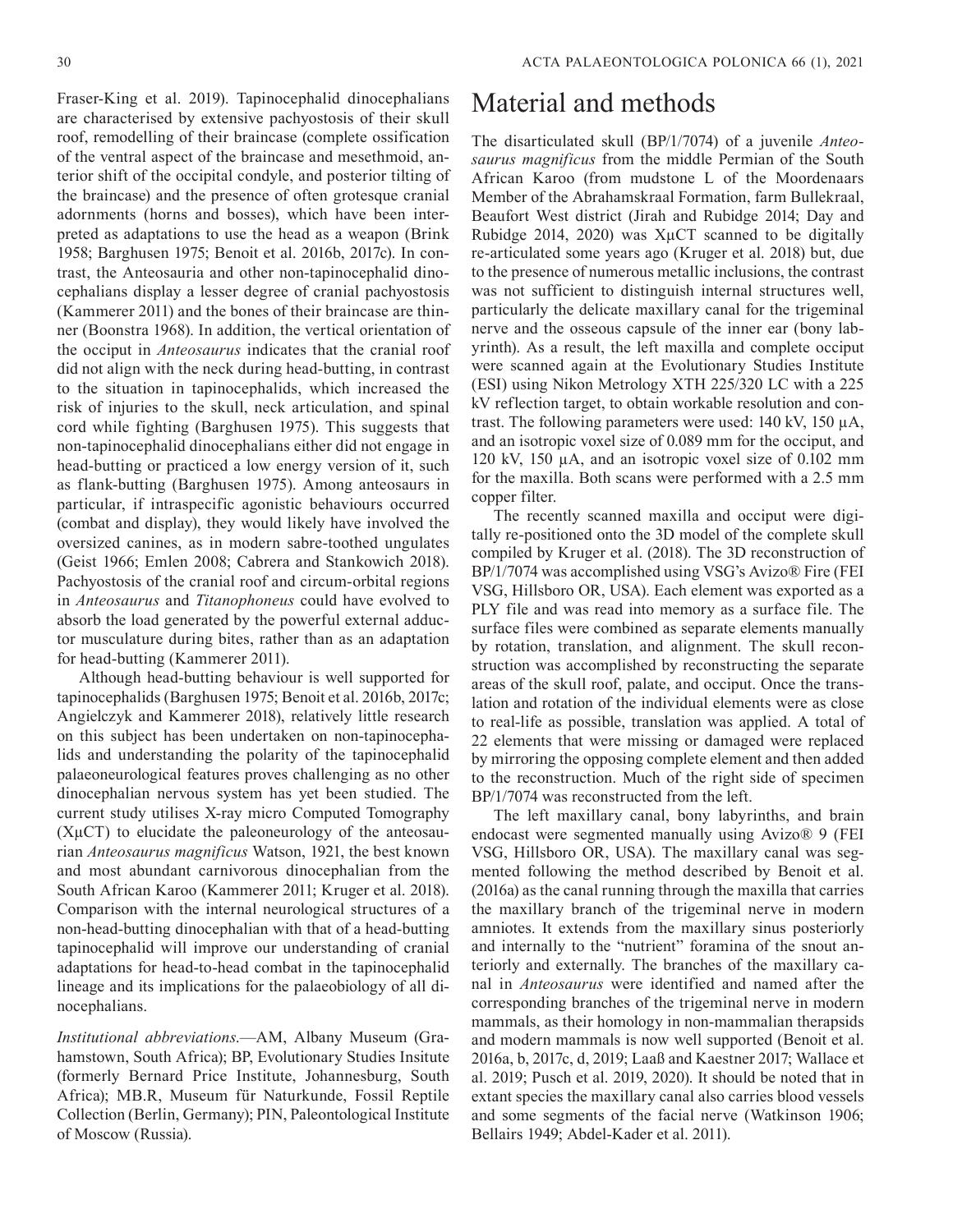| Measurement                                                                                    | Anteosaurus | Moschognathus  |
|------------------------------------------------------------------------------------------------|-------------|----------------|
| Skull length (mm)                                                                              | 280         | 340            |
| Body mass (g)                                                                                  | 71031       | 327367         |
| Length bony labyrinth (mm)                                                                     | 38          | 36             |
| Vestibule length (mm)                                                                          | 21          | 22             |
| Anterior semicircular canal radius (mm)                                                        | 6.16        | 5.73           |
| Anterior semicircular canal length (mm)                                                        | 20.01       | 20.28          |
| Anterior semicircular canal eccentricity                                                       | 0.42        | 0.52           |
| Anterior semicircular canal lumen diameter (mm)                                                | 1.63        | 1.58           |
| Lateral semicircular canal radius (mm)                                                         | 4.41        | 4.27           |
| Lateral semicircular canal length (mm)                                                         | 13.64       | 12.08          |
| Lateral semicircular canal eccentricity                                                        | 0.44        | 0.02           |
| Lateral semicircular canal lumen diameter (mm)                                                 | 1.96        | 3.09           |
| Posterior semicircular canal radius (mm)                                                       | 4.89        | 4.06           |
| Posterior semicircular canal length (mm)                                                       | 18.56       | 12.30          |
| Posterior semicircular canal eccentricity                                                      | 0.36        | 0.58           |
| Posterior semicircular canal lumen diameter (mm)                                               | 1.54        | 1.31           |
| Average semicircular canal radius (mm)                                                         | 5.15        | 4.69           |
| Coefficient of agility (Spoor et al. 2007)                                                     | 5           | $\overline{4}$ |
| Angle between the anterior and lateral semicircular canals $(°)$                               | 78          | 90             |
| Angle between the posterior and lateral semicircular canals (°)                                | 93          | 74             |
| Angle between the anterior and posterior semicircular canals (°)                               | 73          | 76             |
| Angle between the long axis of the skull and the plane of the lateral semicircular canal $(°)$ | 25          | 65             |

Table 1. Measurements of the bony labyrinth of *Anteosaurus magnificus* Watson, 1921 (BP/1/7074) and *Moschognathus whaitsi* Broom, 1914 (AM4950, from Benoit et al. 2017b, d).

The bony labyrinths were segmented out from the occiput fragment. As the right bony labyrinth is better preserved, the description and measurements are mostly based on the morphology of this side. Measurements of the bony labyrinth (Table 1) were taken digitally using Avizo® 9 and following the protocol of Benoit et al. (2017b) (see SOM, Supplementary Online Information available at http://app. pan.pl/SOM/app66-Benoit\_etal\_SOM.pdf). Semicircular canal eccentricity and lumen diameter were measured following Araújo et al. (2018). The values in Table 1 were averaged from the measurements taken on the right and left bony labyrinths, except for the semicircular canal radii and eccentricity, which could be measured only on the right side. The angle between the main axis of the skull and the plane of the lateral semicircular canal could only be measured on the right side as the prootic and opisthotic are displaced on the left side of the occiput. The coefficient of agility was calculated using the equation of Spoor et al. (2007) and Silcox et al. (2009) using the average semicircular canal radius and an estimation of the body mass of BP/1/7074 (Table 1). The body mass of BP/1/7074 was estimated using Benoit et al's (2017a) equations based on a cranial length of 280 mm (Kruger et al. 2018).

The brain endocast was reconstructed using the Scan Surface to Volume function of Avizo® 9 on the digitally re-articulated skull of BP/1/7074. This enabled the conversion of the 3D model into a series of stacked images on which manual segmentation could be performed. It should be noted that even though BP/1/7074 is an almost complete skull, it lacks the orbitosphenoids and the digitally articulated bones do not fit perfectly onto each other (Kruger et al. 2018). As such, the so-obtained endocast only gives a rough idea of the outlines of the endocast and no description or measure of the endocast volume could be safely performed. However, this reconstruction shows the orientation of the braincase inside the skull, which is an important character while discussing adaptations to head-butting in dinocephalians (Boonstra 1968; Benoit et al. 2017c).

Specimen BP/1/7074 is here compared to AM4950 (erroneously referred to as AM6556 in Benoit et al. 2016b), a sub-adult tapinocephalid skull (skull length 340 mm, see Table 1), whose palaeoneurology has been thoroughly studied using synchrotron radiation micro-computed tomography (Benoit et al. 2016b, 2017a, c). This specimen was previously identified as *Moschops capensis*, but was recently tentatively re-assigned to *Moschognathus whaitsi* Broom, 1914 (Neumann 2020). Specimen AM4950 was scanned in two parts at the European Synchrotron Radiation Facility (Grenoble France) on the ID17 beamline: first the snout in 2007, and then the braincase in 2015 (see Benoit et al. 2016b, 2017c for more detail). The temporary export of the material for synchrotron scanning was enabled by the South African Heritage Resources Agency (cases 8090 and 8560).

## Results

**Bony labyrinth**.—The bony labyrinth of *Anteosaurus* specimen BP/1/7074 is a cavity within the occiput fragment that molds the shape of the membranous inner ear. It is divided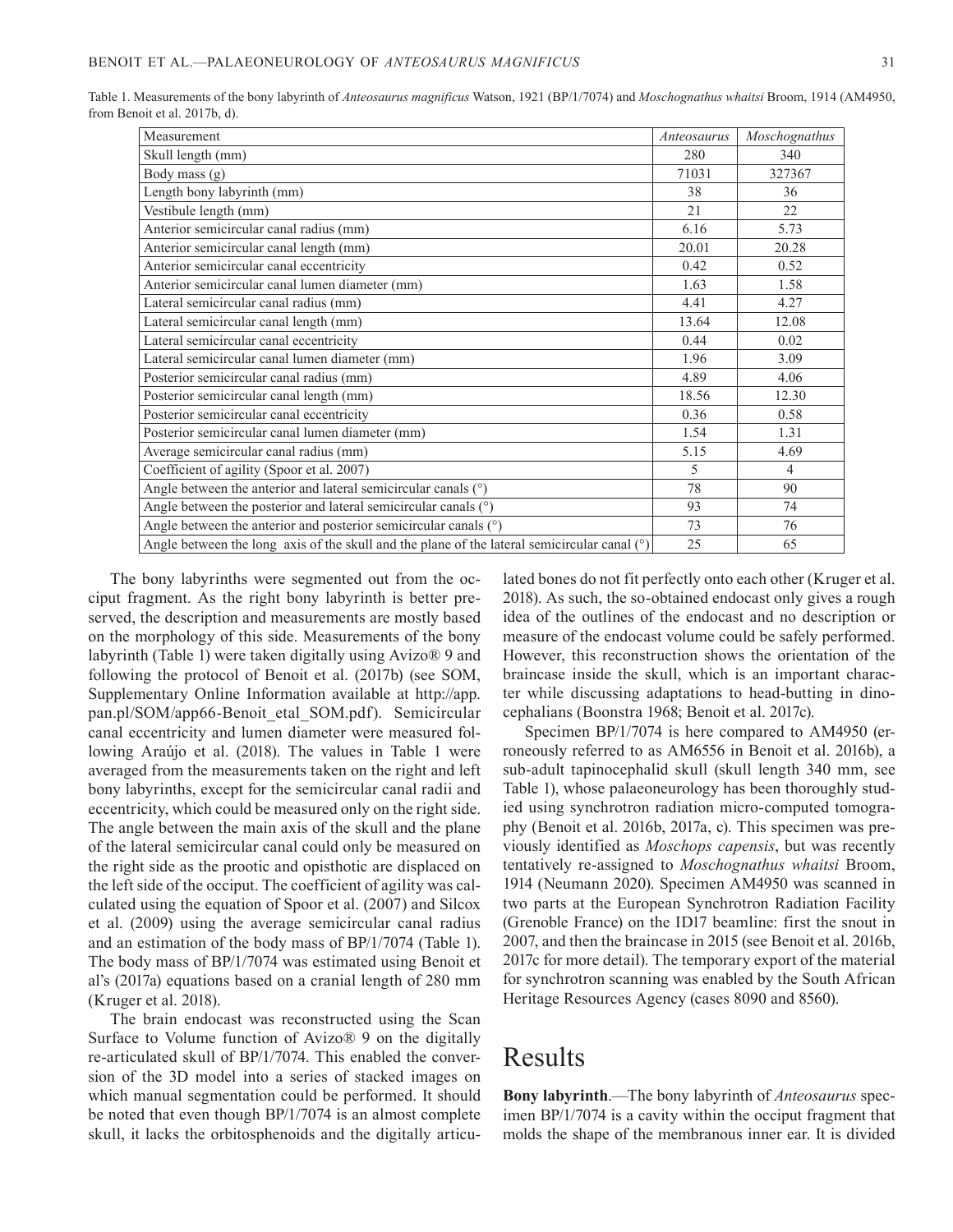

Fig. 1. The right bony labyrinth of *Anteosaurus magnificus* Watson, 1921 (BP/1/7074) from the middle Permian of farm Bullekraal, South Africa. In lateral view  $(A_1)$ , posterolateral view parallel to the plane of the anterior semicircular canal  $(A_2)$ , dorsal view  $(A_3)$ , posterior view perpendicular to the plane of the anterior semicircular canal  $(A_4)$ .



Fig. 2. Occiput fragment of *Anteosaurus magnificus* Watson, 1921 (BP/1/7074) from the middle Permian of farm Bullekraal, South Africa. Internal view showing the exposure of the bony labyrinth (purple) in the braincase  $(A_1)$ , enlarged view  $(A_2)$ .

between a ventral vestibular part (the auditory organ) and the semicircular canals dorsally (the balance organ) (Graf and Klam 2006; Ekdale 2016). The total length of the bony labyrinth from the fenestra vestibuli to the dorsalmost end of the anterior semicircular canal is 38 mm, which is 1.5 mm longer than that of *Moschognathus* (Benoit et al. 2017b, c). This suggests the two specimens are comparable in terms of bony labyrinth development stages, despite the skull of BP/1/7074 being about 20% smaller than that of AM4950, and only onethird the maximum size for *Anteosaurus* (Kruger et al. 2018). The total volume of the labyrinth is 1.27 cm<sup>3</sup>.

The vestibule is bordered by the basisphenoid medially, the prootic anteriorly, and the opisthotic posteriorly. As in *Moschognathus*, the vestibule looks like a long cone in lateral view that tapers ventrally towards the fenestra vestibuli (Fig.  $1A<sub>1</sub>$ ). In posterior and posterolateral views, the vestibule bends ventrolaterally at its midlength (Fig.  $1A_2$ ,  $A_4$ ) as in gorgonopsians and some dicynodonts (Sigogneau 1974; Araújo et al. 2017; Bendel et al. 2018; Araújo et al. 2018; Benoit et al. 2017b), whereas the vestibule of *Moschognathus* is straight (Benoit et al. 2017b, c). No cochlear canal is present. The vestibule is 21 mm long, 13 mm (right side) to 14 mm (left side) large, and its maximum mediolateral thickness is 6 mm (Table 1). The stapedial ratio (length-towidth ratio of the fenestra vestibuli) is 1.1 on the right side and 1.0 on the left side, which indicates a rounded fenestra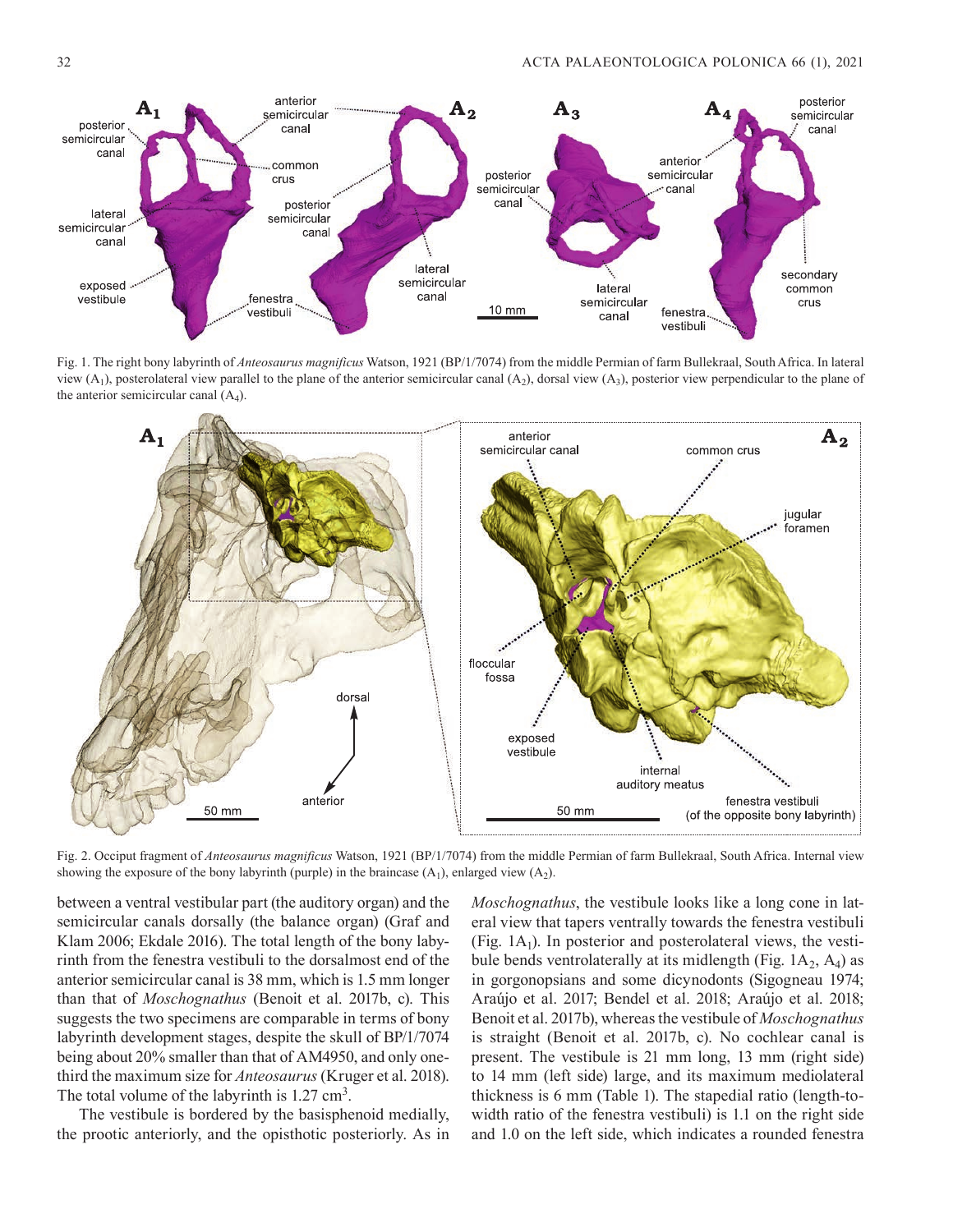

vestibuli. As in *Moschognathus* (AM4950) and *Syodon* (PIN 2505/1 and PIN 157/1047; Ivakhnenko 2008), the dorsalmost part of the vestibule of *Anteosaurus* is exposed medially in the brain cavity (Fig. 2). The vestibule and jugular foramen are located in two distinct recesses inside the brain cavity (Fig. 2) as in gorgonopsians and other dinocephalians (Boonstra 1968; Kemp and Parrington 1969; Sigogneau 1974; Ivakhnenko 2008).

Green, endocranial cast; purple, bony labyrinth; orange, pituitary fossa.

The semicircular canals are bordered by the prootic (anterior semicircular canal and ampullar limb of the lateral semicircular canal) and opisthotic (posterior semicircular canal and posterior limb of the lateral semicircular canal). The anterior canal may contact the supraoccipital dorsally, although the suture is obscured by the iron-rich matrix in XµCT data. Medially, the anterior semicircular canal and the common crus are exposed in the braincase (Fig. 2). In *Syodon* the ampullae of all three semicircular canals are largely exposed in the braincase, but the anterior semicircular canal is completely enclosed in an osseous tube (Ivakhnenko 2008). Unlike in *Moschognathus* (Benoit et al. 2017c), the space delineated by the anterior semicircular canal is pierced by a deep and broad floccular fossa in *Anteosaurus*. Among non-mammalian therapsids, such a deep floccular fossa is also present in *Syodon*, gorgonopsians, and cynodonts (Sigogneau 1974; Hopson 1979; Ivakhnenko 2008; Araújo et al. 2017; Benoit et al. 2017b; Pusch et al. 2019). All three semicircular canals have a roughly oval outline (Fig. 1) and are more slender than in *Moschognathus* (Benoit et al.

2017b, c). As in *Moschognathus* (Benoit et al. 2017b, c), the ampullae are inconspicuous (Fig. 1). The anterior canal has the largest radius of curvature and is the longest of all three canals, whereas the lateral one is the smallest and shortest (Table 1), as is usual in therapsids, including mammals (Ivakhnenko 2008; Ekdale 2013; Castanhinha et al. 2013; Benoit et al. 2017b; Araújo et al. 2017, 2018; Pusch et al. 2019). The anterior canal is also taller than the posterior one as it reaches higher dorsally (Fig.  $1A_1$ ). Even though the skull of BP/1/7074 is smaller than that of AM4950, the radius of curvature of all three semicircular canals is larger in BP/1/7074 than in AM4950, and the average radius of curvature is 0.47 mm larger in BP/1/7074 than in AM4950 (Table 1). BP/1/7074 also has longer posterior and lateral semicircular canals than AM4950, whereas their anterior canals are equivalent in length (Table 1). BP/1/7074 and AM4950 also differ by the angle between the plane of the lateral semicircular canal and the main axis of the skull. This angle is about 25° in BP/1/7074, whereas it is much larger (about 65°) in AM4950 (Fig. 3). The angles between the anterior and lateral semicircular canals and between the anterior and posterior semicircular canals are smaller in *Anteosaurus* than in *Moschognathus*. In contrast, the angle between the posterior and lateral semicircular canals is larger in *Anteosaurus*  (Table 1). The posterior and lateral semicircular canals are fused into a secondary common crus (Fig.  $1A<sub>4</sub>$ ), as is usual in non-mammalian therapsids and early mammals (Ekdale 2013; Benoit et al. 2017b). Unlike in biarmosuchians (Benoit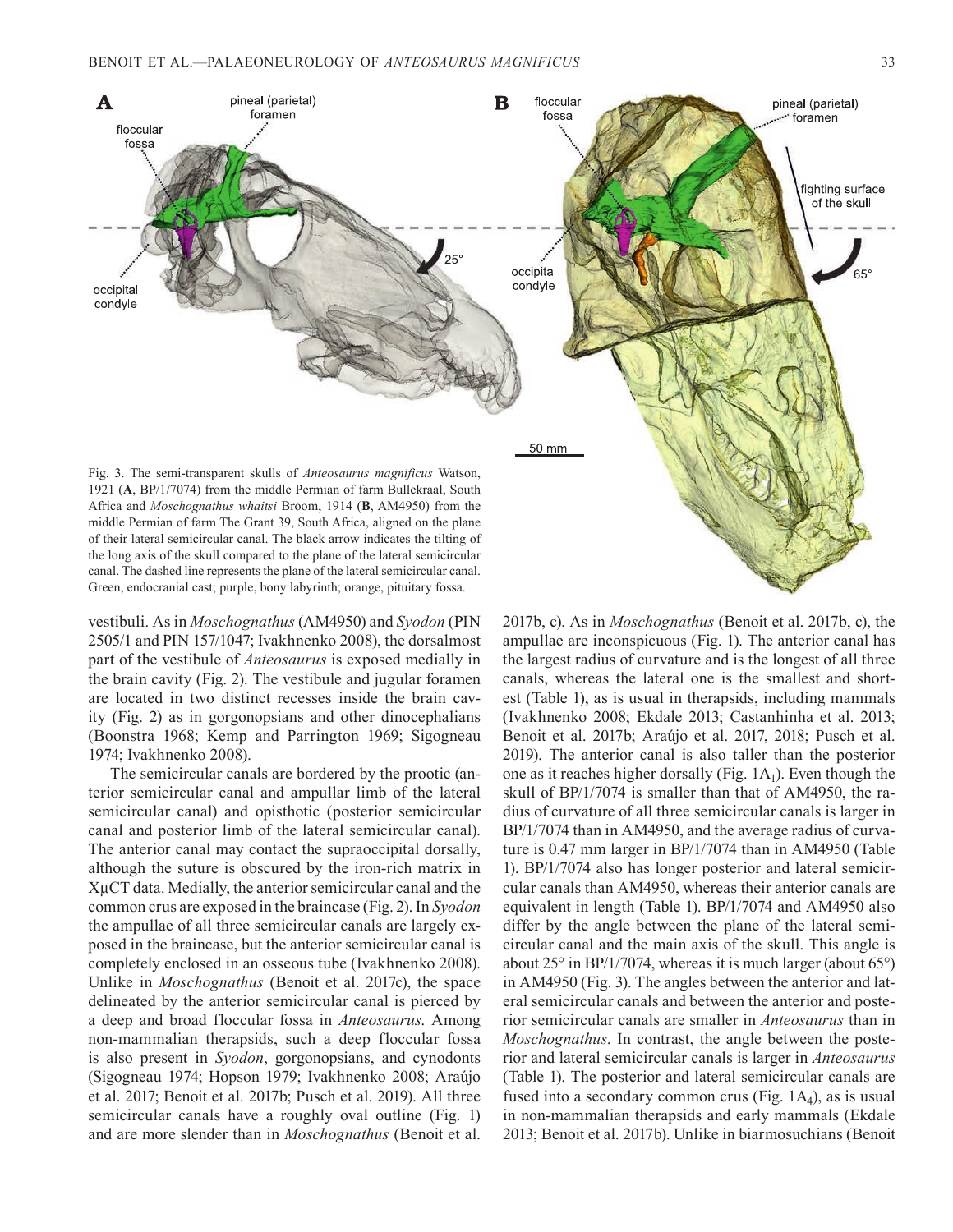

Fig. 4. The maxillary canal system of *Anteosaurus magnificus* Watson, 1921 (**A**, BP/1/7074) from the middle Permian of farm Bullekraal, South Africa and *Moschognathus whaitsi* Broom, 1914 (**B**, AM4950) from the middle Permian of farm The Grant 39, South Africa. The dashed line indicates the position of a crack in BP/1/7074. Green, maxillary canal; purple, maxillary sinus; light grey, teeth.

et al. 2017b), the posterior canal does not project ventrally below the level of the plane of the lateral semicircular canal, although it is evident that the posterior canal enters the vestibule slightly below the plane of the lateral semicircular canal (Fig.  $1A<sub>4</sub>$ ).

**Maxillary canal**.—The maxillary canal appears to be a morphologically conservative structure in dinocephalians, judging by its similarity in the two genera documented so far, *Anteosaurus* and *Moscognathus*. Compared to that of other non-prozostrodontian synapsids (Benoit et al. 2016a, b, 2017d, 2018, 2019; Laaß and Kaestner 2017; Wallace et al. 2019; Pusch et al. 2019, 2020) the maxillary canal of *Anteosaurus* is relatively short anteroposteriorly, as in *Moschognathus* (Fig. 4). Caudally, the maxillary canal of *Anteosaurus* emerges from the maxillary sinus above the level of the second postcanine tooth. The maxillary sinus could not be completely reconstructed digitally because of the fragmentary nature of the maxilla of BP/1/7074. Between the level of the first and second postcanines, almost immediately after leaving the maxillary sinus, the caudal alveolar canal branches off the maxillary canal ventrally (Fig. 4A). As in *Moschognathus*, it ramifies further distally into two branches oriented ventrally and three branches oriented posteriorly (Fig. 4A). Three branches of unknown identification are located immediately dorsally to the alveolar canal and are positioned dorsolaterally (Fig. 4A). Similar branches are present in *Moschognathus* (Fig. 4B) as well as in the therocephalians *Bauria* and *Olivierosuchus* (Benoit et al. 2017d) and in the anomodont *Patranomodon* (Benoit et al. 2018), in which they were identified as belonging to the external nasal branch of the maxillary canal. We prefer to remain cautious about the identity of these rami as they do not stem from the same trunk as the ex-

ternal nasal branch (Fig. 4). Anterior to the caudal alveolar branch, the rostral and medial alveolar branches diverge anteroventrally from a common trunk, as in *Moschognathus* (Fig. 4). They remain simple in *Anteosaurus*, although an isolated branch may belong to either the rostral alveolar or the superior labial branches (Fig. 4A). In contrast, the rostral alveolar branch is extremely ramified (as is the superior labial branch) in *Moschognathus*, most likely to innervate and supply the soft tissue associated with the elaborate rostral dentition in this tapinocephalid (Fig. 4B) (Benoit et al. 2017a). The external nasal ramus is the most ramified branch of the maxillary nerve in *Anteosaurus*. It branches off the maxillary canal at the level of the functional canine (Fig. 4A) and comprises five branches directed dorsally and slightly caudally. This departs from the condition in *Moschognathus* in which the external nasal ramus is dominated by one long and thick branch oriented dorsocaudally (Fig. 4B). A similar condition is encountered in the therocephalian *Lycosuchus* (Pusch et al. 2020) and the anomodont *Patranomodon* (Benoit et al. 2018). The condition in *Anteosaurus* looks more similar to that in other non-prozostrodontian therapsids (Benoit et al. 2016a, b, 2017d, 2018, 2019; Laaß and Kaestner 2017; Pusch et al. 2019). Even more rostrally in *Anteosaurus*, at the level of the replacement canine, the maxillary canal divides into two branches oriented rostrally (Fig. 4A). The dorsalmost branch is the internal nasal ramus, which is itself divided into a dorsal and ventral branch. The ventralmost branch is the superior labial ramus, which appears to bear no ramification. Three isolated canals oriented anteroposteriorly might belong to one of the superior labial or internal nasal branches, or may represent purely vascular, "nutrient" canals (Fig. 4A).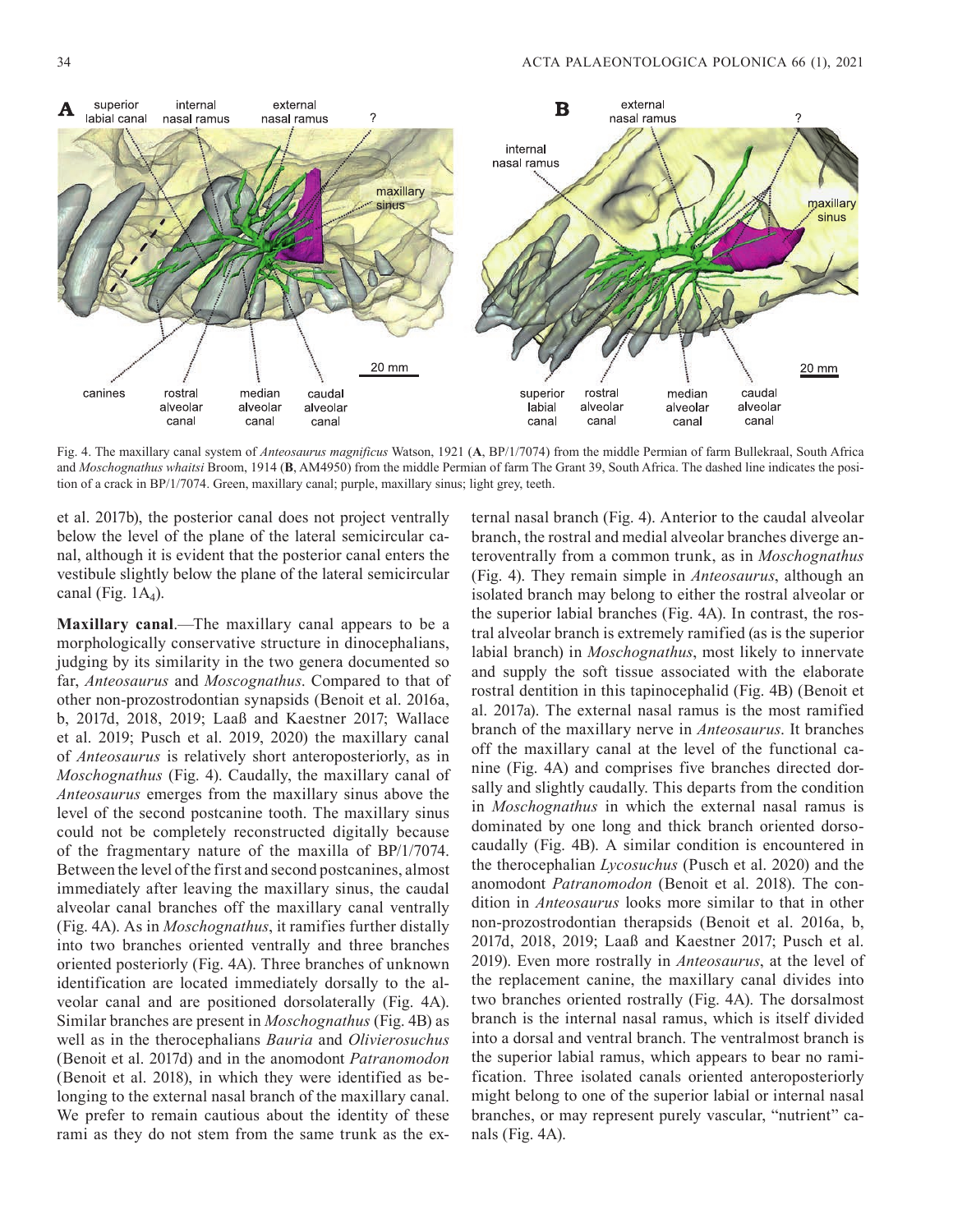### Discussion

**Adaptations to carnivory**.—Because of its recurved canines, bone-crushing dentition, prominent pterygoid processes, and enlarged temporal fenestrae that provide large points of insertion for powerful jaw adductor musculature, *Anteosaurus* has been unquestionably interpreted as a carnivorous animal (Boonstra 1954b; Kammerer 2011). These adaptations to carnivory are expected to be reflected in the nervous system as well (Witmer and Ridgely 2009; Grohé et al. 2018; King et al. 2020). The bony labyrinth of *Anteosaurus* is remarkable for its large semicircular canals compared to those of *Moschognathus*, both in terms of length and radii of curvature (Table 1), even though the *Anteosaurus*  skull studied here (BP/1/7074) is 20% smaller than that of AM4950. The average radius of curvature of all three semicircular canals is 5.15 mm in BP/1/7074, which is greater than that of all non-mammalian therapsids studied so far (Castanhinha et al. 2013; Rodrigues et al. 2013; Benoit et al. 2017b; Araújo et al. 2017, 2018; Pusch et al. 2019, 2020). Few non-mammalian therapsids are large enough to be compared to *Anteosaurus*, but Pusch et al. (2020) reported an average semicircular canal radius of 3.44 mm in the contemporaneous carnivorous therocephalian *Lycosuchus* (specimen MB.R.995) with similar skull length (estimated to 260 mm). As *Anteosaurus* has semicircular canals larger than both *Moschognathus* and *Lycosuchus*, it is safe to conclude that its semicircular canals are larger than expected for a middle Permian therapsid of this size. This is supported by the agility score calculated for BP/1/7074, which is five (given an estimated body mass of 71 kg for this individual, Table 1). This corresponds to a medium-to-fast-moving animal and is equivalent to that of a mountain lion (*Felis concolor*) among modern carnivores (Spoor et al. 2007). In comparison, the agility score of *Moschognathus* and *Lycosuchus* is four (using body masses estimated from skull lengths using the equation of Benoit et al. 2017b) which corresponds to less agile animals (Spoor et al. 2007). As the semicircular canals are involved in synchronizing eye, head, and neck movements, larger semicircular canals compared to body size are usually associated with enhanced tracking abilities, agility, and fast locomotion in carnivores (Spoor et al. 2007; Silcox et al. 2009; Witmer and Ridgely 2009; Ryan et al. 2012; Grohé et al. 2018; King et al. 2020). The skull of BP/1/7074, which is a juvenile, is only one third the maximum size for *Anteosaurus magnificus* (Kruger et al. 2018) and it is not yet known whether the proportions of the semicircular canals would be conserved in adulthood. Current data on the ontogeny of the bony labyrinth in non-mammalian therapsids are scarce, and it is difficult to assess if their bony labyrinth reached their adult morphology early in ontogeny as in mammals (e.g., in primates [MacPhee 1981; Daniel et al. 1982; Jeffery and Spoor 2004], rodents and rabbits [Hoyte 1961; Lindenlaub and Burda 1993], carnivorans [Curthoys et al. 1982], afrotherians [Klaauw 1931; Fischer 1989], artiodactyls [Mennecart and Costeur 2016], and marsupials

[Ekdale 2010]), or whether it continued growing throughout ontogeny as is plesiomorphic for amniotes (Bullar et al. 2019; Neenan et al. 2019). In the dataset published by Benoit et al. (2017b), the bony labyrinths of two specimens of the cynodont *Cynosaurus suppostus* of very different skull lengths were measured. The smallest skull measures 49.70 mm, slightly less than half the size of the adult one, which measures 115.83 mm. The bony labyrinths of the two specimens are 6.22 mm and 12.58 mm long, respectively. Although this is not enough data to suggest an isometric scaling of the bony labyrinth to cranial size, it nevertheless indicates that preservation of size proportions of the semicircular canals relative to skull length during ontogeny cannot be excluded in Permian therapsids.

The hypothesized enhanced locomotory and tracking abilities in *Anteosaurus* are also supported by the presence of a deep and broad floccular fossa compared to a very shallow one in *Moschognathus* (Fig. 3). The contrasting dimensions of the fossa in the closely related *Anteosaurus* and *Moschognathus* support the notion that this trait is not constrained by phylogeny in dinocephalians. Moreover, in mammals and non-mammalian therapsids, a deep floccular fossa is more typically encountered in small taxa (Hopson 1979; Gannon et al. 1988; Schmitt and Gheerbrant 2016), whereas *Anteosaurus* is one of the largest Anteosauria, which suggests that its deep floccular fossa was functionally significant. This structure housed the floccular lobe of the cerebellum, a region of the brain that monitors the vestibuloocular and vestibulocollic reflexes during motion, and enhances gaze stability while tracking moving prey (Sánchez-Villagra 2002; King et al. 2020). Sight stabilization would have been particularly important if anteosaurids were not hunting in broad daylight as suggested for *Titanophoneus* by using the dimensions of the sclerotic ring (Angielczyk and Schmitz 2014). Although the dimensions of the floccular fossa do not perfectly reflect the volume of the floccular lobe (Walsh et al. 2013), it is expected that agile, active terrestrial predators would have an enlarged floccular fossa (Hopson 1979; Witmer and Ridgely 2009; King et al. 2020; Schade et al. 2020; but see Ferreira-Cardoso et al. 2017 for a critical reappraisal of this hypothesis). Even though enlarged semicircular canals or floccular fossa alone are weak indicators of agility (David et al. 2016; Ferreira-Cardoso et al. 2017), taken together, the presence of both features in *Anteosaurus* gives a consistent signal supporting the idea that the latter was likely more agile than its herbivorous close relative *Moschognathus*. Overall, the palaeoneurology of *Anteosaurus* thus corresponds to that of a more agile and rapidly moving predator than previously considered based on its postcranial anatomy (Boonstra 1955), and far removed from the sluggish amphibious lifestyle that has been proposed for anteosaurids by some authors (Olson 1962; King 1988; Ivakhnenko 2008).

**Re-organisation of the braincase and head-butting in tapinocephalids**.—*Anteosaurus* and *Moschognathus* dif-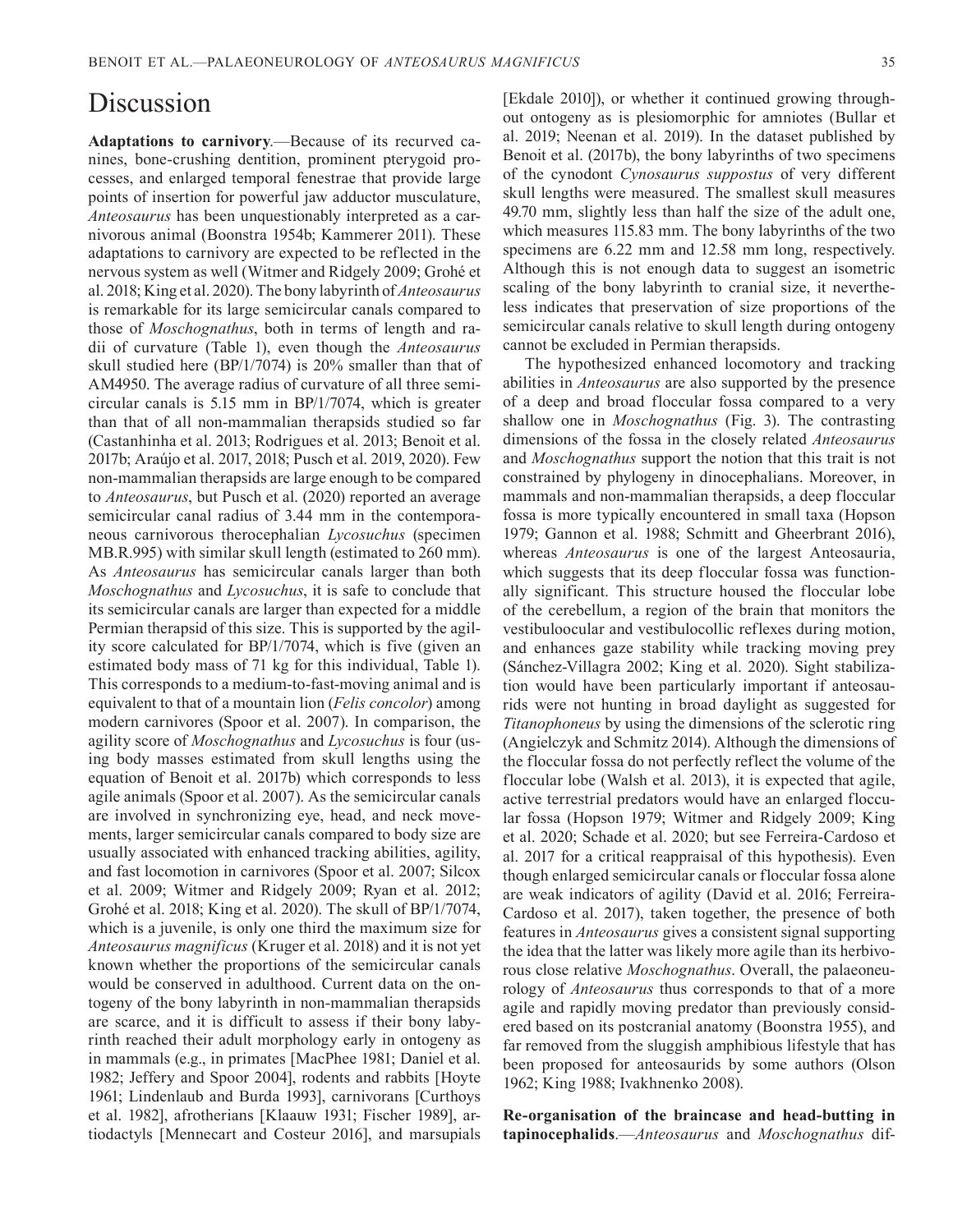

Fig. 5. Phylogeny of the Dinocephalia (after Fraser-King et al. 2019). Skulls and braincase (transparent white) redrawn after Boonstra (1968). The skulls are positioned so that their braincases are oriented the same way.

fer greatly in the orientation of the braincase compared to the rest of the skull (Fig. 3). In *Anteosaurus*, the long axis of the braincase and the skull are almost parallel, as in the other non-tapinocephalid dinocephalians *Syodon* and *Jonkeria* (Boonstra 1968; Ivakhnenko 2008), which illustrates that their braincase retains the plesiomorphic orientation for therapsids. In contrast, in *Moschognathus* the snout points distinctly downward when the braincase is horizontal (Benoit et al. 2017c). The same downward tilting of the snout is also observed when aligning the braincase to the horizontal in the tapinocephalids *Mormosaurus*, *Moschops*, *Keratocephalus*, and *Struthiocephalus* (Brink 1958; Boonstra 1968; Fig. 5). This orientation of the braincase can be quantified by measuring the orientation of the plane of the lateral semicircular canal compared to the long axis of the skull. This angle is 25° in *Anteosaurus*, whereas it is 65° in *Moschognathus* (Benoit et al. 2017c; Fig. 3). This demonstrates a dramatic re-organisation of the braincase in tapinocephalid dinocephalians (Brink 1958; Benoit et al. 2017c) which was probably driven by an adaptation to using the head as a weapon in this lineage as hypothesized by Barghusen (1975) and Benoit et al. (2017c) (Fig. 5).

Such misalignment of the braincase and snout is termed klinorhynchy or cyptocephaly in modern mammals and is usually interpreted as an adaptation to grazing or head butting in ungulates, or as a consequence of the enlargement of the braincase in Great Apes (Schaffer and Reed 1972; Lieberman et al. 2000; Solounias 2007). As the braincase of tapinocephalid dinocephalians is relatively small (Benoit et al. 2017a), the last hypothesis is unlikely. The downward pitching of the snout relative to the braincase could be an adaptation to feed on low vegetation (Solounias 2007), as hypothesized for the dinosaur *Nigersaurus* (Sereno et al. 2007) and modern Rhinocerotidae (Schellhorn 2018). However, this hypothesis is not supported by the data published by Benoit et al. (2017b), who documented the angle between the long axis of the skull and the plane of the lateral semicircular canal in 29 non-mammalian therapsids and found no difference between herbivores and carnivores. Diet is thus

unlikely to account for the cyptocephaly of the tapinocephalid skull and adaptation to head-butting seems more likely.

Most authors accept that tapinocephalids were head-butting taxa (Geist 1972; Barghusen 1975; Rubidge and Sidor 2001; Kemp 2005; Emlen 2008; Benoit et al. 2016b, 2017c). Tapinocephalid skulls have numerous traits (such as ossified braincase, inner ear, and cranial architecture) that are interpreted as adaptations for head-butting and are absent or less pronounced in other dinocephalian taxa (Barghusen 1975; Benoit et al. 2016b, 2017c). The skull roof of tapinocephalids, as indicated in *Moschognathus* AM4950*,* comprises two histologically distinct layers (Benoit et al. 2016b, 2017c). The outer bony layer (15–20 mm thick) has dense, osteosclerotic cortical bone that covers a 40 mm thick layer of trabeculated, spongy bone. In some tapinocephalids cranial thickness can reach up to 310 mm around the pineal foramen (Boonstra 1954a; Day et al. 2015). These bone layers were likely covered by an external keratinous sheath since blood vessels supplied the surface of the hypothesized fighting surface in *Moschognathus* (Barghusen 1975; Benoit et al. 2016b, 2017c). The thickened and histologically differentiated cranial vault of tapinocephalids presumably aided in absorbing shocks and dissipating stresses as in pachycephalosaurid dinosaurs (Snively and Cox 2008; Snively and Theodor 2011). In addition, the ossified braincase in tapinocephalids was also an important adaptation to head-butting as the braincase walls comprise thick trabeculated bone that, coupled with thick meninges, would have protected the central nervous system against mechanical stress (Boonstra 1968; Benoit et al. 2016b, 2017c). The re-orientation of the braincase is also consistent with head-butting behaviour as it results in the posterior shifting of the parietal foramen in tapinocephalids compared to that of *Anteosaurus* (Fig. 5). This served to remove the delicate pineal eye from the top of the skull where it would have been directly exposed to blows (Benoit et al. 2017c) and to align the fighting surface, braincase, and occipital condyle with the neck, which enhanced the transmission and dissipation of energy to the body (Barghusen 1975; Benoit et al. 2017c) This cyptocephalic reorganisation of the braincase is similar to that of modern high energy head-butting mammals (Schaffer and Reed 1972).

**Trends in dinocephalian behavioural evolution**.—Among dinocephalians, the Anteosauria are distinguished from derived Tapinocephalia by their very large upper canines and their relatively small cranial adornments (Kammerer 2011; Angielczyk and Kammerer 2018; Kruger et al. 2018). The presence of a large canine and limited cranial pachyostosis is likely plesiomorphic for dinocephalians (Kammerer 2011; Fraser-King et al. 2019). The oversized canine was likely used as a weapon and/or a display tool during intraspecific contests for mates and territory to impress and stab rivals, as in the walrus and modern saber-toothed ruminants (Geist 1966, 1972; Emlen 2008). A low energy form of agonistic behaviour too cannot be excluded for *Anteosaurus* given the pachyostosis of its skull (Barghusen 1975; Benoit et al.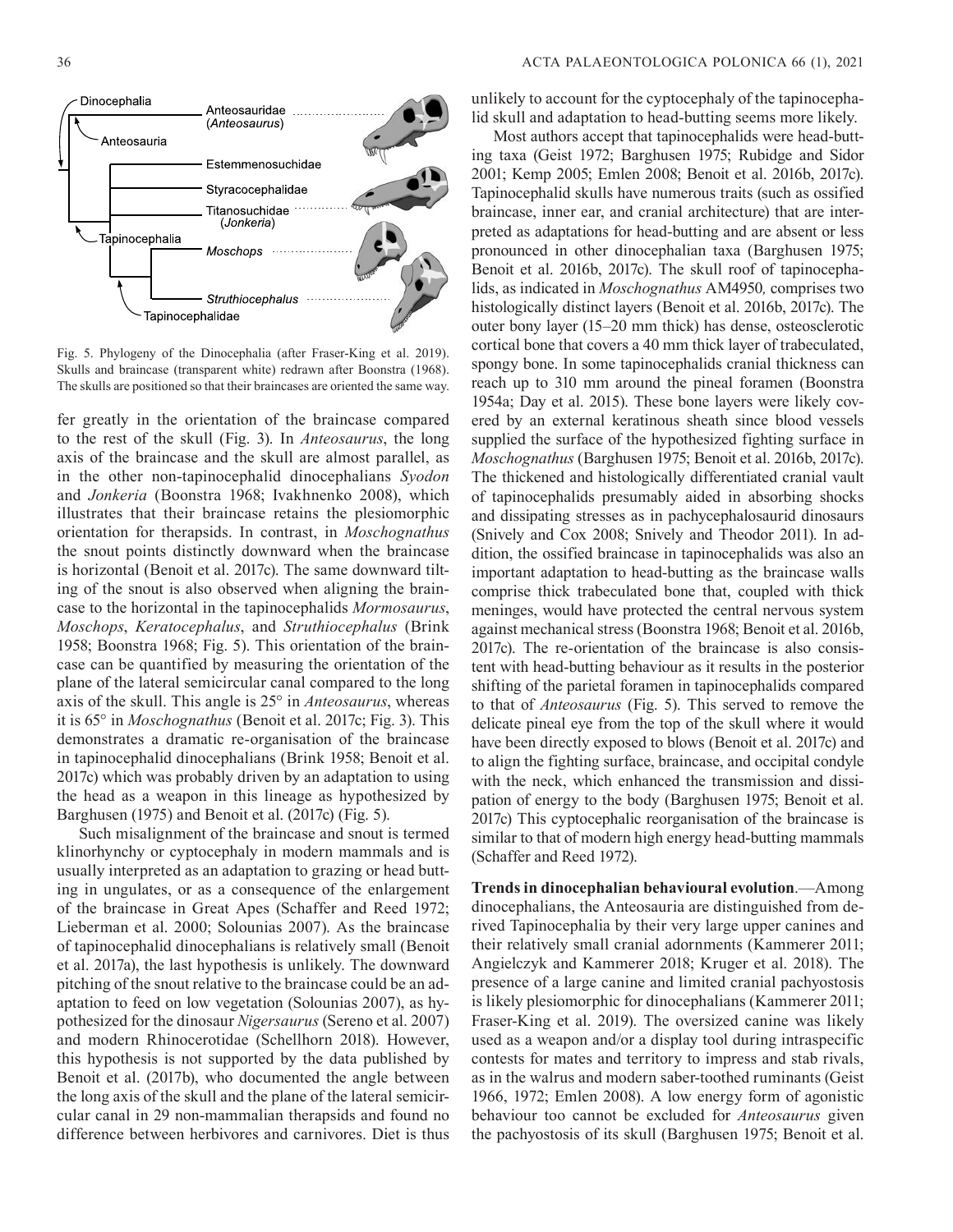2016b), although the pachyostosis of the circum-orbital region may have enabled the skull to withstand the action of the powerful adductor musculature (Kammerer 2011) and the nasal ridge may have strengthened the snout against a large struggling prey. As such, head-butting is not a necessary condition to account for cranial pachyostosis in *Anteosaurus*. Tapinocephalia, on the other hand, show a transition from basal taxa that have both enlarged canines and pachyostotic cranial bosses and horns, such as the Titanosuchidae, Estemmenosuchidae, and Styracocephalidae, to the derived Tapinocephalidae that have a reduced or no visible caniniform but conspicuous cranial adornments and horns (Geist 1972; Angielczyk and Kammerer 2018; Fraser-King et al. 2019; Fig. 5). Such a displacement of the display/combat function from the mouth to the skull roof occurred numerous times in ruminants (e.g., cervids, giraffids) (Geist 1966; Cabrera and Stankowich 2018), rhinocerotids (Heissig 1973), and perhaps pachycephalosaurs (Dieudonné et al. 2020) and correlates significantly with a shift from solitary to social behaviour in ungulates (Cabrera and Stankowich 2018). Agonistic behaviour involving stabbing by canines is mostly found in solitary taxa as it would be counter-selected in gregarious species since individuals with open wounds would attract predators, thus threatening the security of the herd (Cabrera and Stankowich 2018). Also, living in herds would increase the probability of agonistic intraspecific encounters and thus the risk of individuals being fatally wounded (Geist 1966). In gregarious species, it is expected that an evolutionary shift toward more dissuasive and less harmful cranial adornments, such as the massive yet blunt cranial roof of tapinocephalids, would lead to more ritualized and less dangerous combat (Geist 1966, 1972; Emlen 2008; Cabrera and Stankowich 2018). Head-butting results in a ranking of individuals and implies social bonds and a hierarchical structure of the group that are two complex behavioural traits (Geist 1966; Schaffer and Reed 1972; Emlen 2008; Cabrera and Stankowich 2018). There is no direct evidence for gregariousness in tapinocephalids (i.e., parallel trackways), but group death assemblages comprising 5–12 individuals have been anecdotally reported (Gregory 1926; Boonstra 1955; Rubidge et al. 2019; Neumann 2020), which would support the hypothesis that tapinocephalids might have lived in small groups, at least intermittently.

Additionally (or alternatively), the evolutionary change from an omnivorous diet in basal tapinocephalians toward a more specialized herbivorous diet in tapinocephalids imposed a strong selection toward homodonty (i.e., the talon and heel morphology of tapinocephalid dentition) (Rubidge and Sidor 2001; Angielczyk and Kammerer 2018). This selected against the presence of a caniniform tooth, hence facilitating the displacement of the display/combat function to the cranial roof. A combination of a shift from carnivory to herbivory, and from biting contest to head-butting could well account for the re-organisation of the braincase in tapinocephalid dinocephalians (Fig. 5).

## Conclusions

The study of the bony labyrinth, braincase, and maxillary canal of *Anteosaurus magnificus* enables, for the first time, comparison between the tapinocephalids and their nonhead-butting relatives. The maxillary canals of *Anteosaurus* and *Moschognathus* are very similar, suggesting that the morphology of the trigeminal nerve was conservative in dinocephalians. The bony labyrinth of the two genera differs mostly in the larger dimensions of the semicircular canals in *Anteosaurus*, which, along with the presence of an enlarged floccular fossa, suggests that *Anteosaurus* was a comparatively more agile predator than hitherto envisioned. Comparisons of the orientation of the braincase and lateral semicircular canal between tapinocephalid and non-tapinocephalid dinocephalians confirm that the former were cyptocephalic, probably as a result of adaptations to withstand head-butting. Anteosaurids likely used their canines for display and face biting during agonistic intraspecific behaviours, whereas tapinocephalids were using their thickened, pachyostotic skulls for display and fighting. Accordingly, we hypothesize a displacement of the display/ combat function during the evolutionary history of dinocephalians. This could be further tested by a systematic survey of fighting injuries and bite punctures on well-preserved skulls of dinocephalians, an approach that has already proven fruitful for many other taxonomic groups (Boucot 1990; Boucot and Poinar 2011; Peterson and Vittore 2012).

## Acknowledgements

We thank the European Synchrotron Radiation Facility for provision of synchrotron radiation facilities and Paul Tafforeau (European Synchrotron Radiation Facility, Grenoble, France) for assistance in using beamline ID17. We would like to thank Taahirah Mangera (School of Mechanical, Industrial and Aeronautical Engineering, University of the Witwatersrand, Johannesburg, South Africa), Sandra C. Jasinoski (Evolutionary Studies Institute, University of the Witwatersrand, South Africa), and Safiyyah Iqbal (School of Animal, Plant and Environmental Sciences, University of the Witwatersrand, South Africa) for their insight on some parts of the discussion, and the reviewers Ricardo Araújo (Universidade de Lisboa, Portugal), Christian Kammerer (North Carolina Museum of Natural Sciences, Raleigh, USA), and Luisa Pusch (Museum für Naturkunde, Berlin, Germany) for their comments. This research was conducted with financial support from the Palaeontological Scientific Trust (PAST) and its scatterlings projects; the National Research Foundation of South Africa (NRF) African Origins Platform; and the DST-NRF Centre of Excellence in Palaeosciences (CoE in Palaeosciences).

### References

- Abdel-Kader, T.G., Ali, R.S., and Ibrahim, N.M. 2011. The cranial nerves of *Mabuya quinquetaeniata* III: nervus trigeminus. *Life Science Journal* 8: 650–669.
- Angielczyk, K.D. and Kammerer, C.F. 2018. 5. Non-mammalian synapsids: the deep roots of the mammalian family tree. *In*: F. Zachos and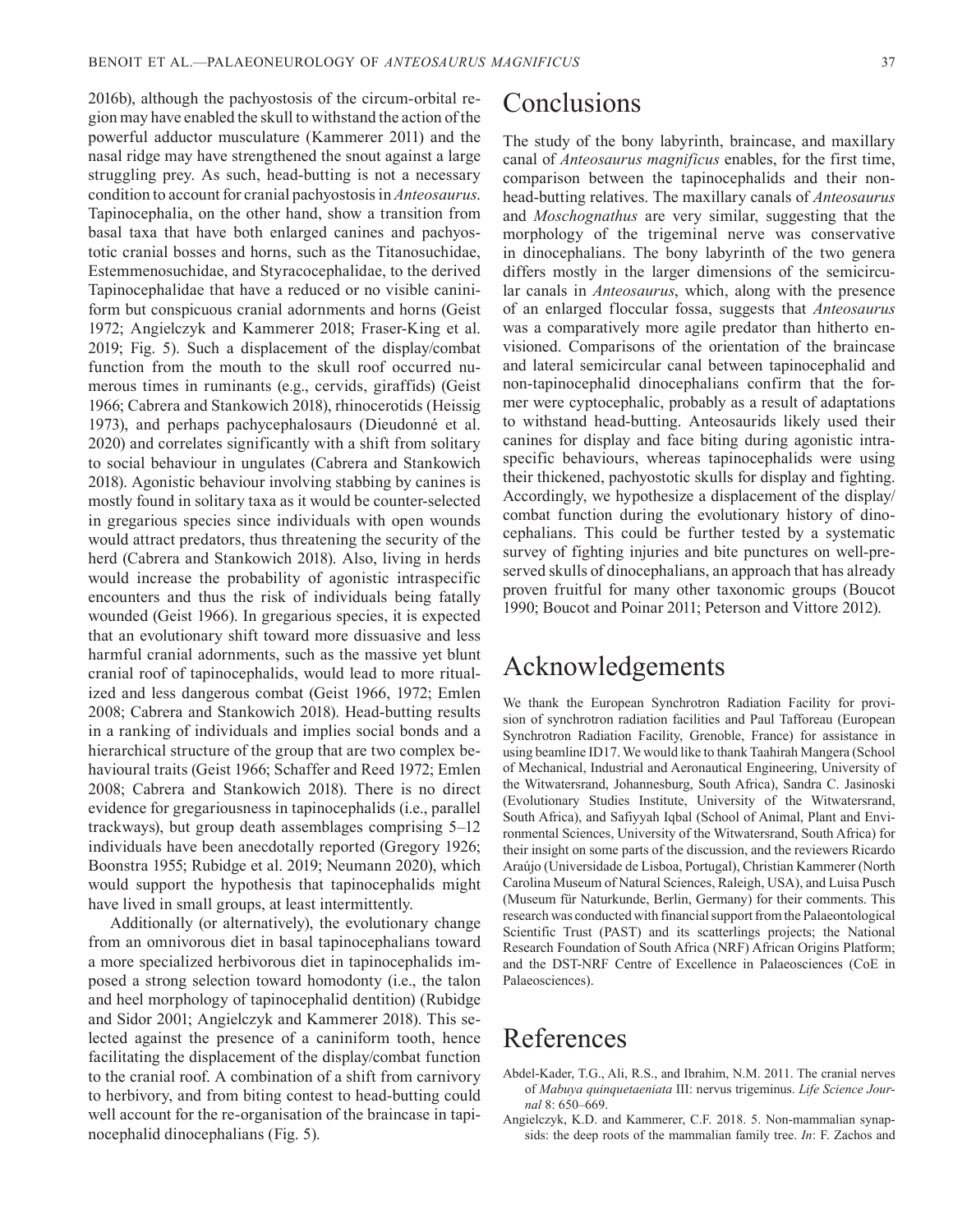R. Asher (eds.), *Mammalian Evolution, Diversity and Systematics*, 117–198. De Gruyter, Berlin.

- Angielczyk, K.D. and Schmitz, L. 2014. Nocturnality in synapsids predates the origin of mammals by over 100 million years. *Proceedings of the Royal Society B: Biological Sciences* 281 (1793): 20141642.
- Araújo, R., Fernandez, V., Polcyn, M.J., Fröbisch, J., and Martins, R.M.S. 2017. Aspects of gorgonopsian paleobiology and evolution: insights from the basicranium, occiput, osseous labyrinth, vasculature, and neuroanatomy. *PeerJ* 5: e3119.
- Araújo, R., Fernandez, V., Rabbitt, R.D., Ekdale, E.G., Antunes, M.T., Castanhinha, R., Fröbisch, J., and Martins, R.M.S. 2018. *Endothiodon*  cf. *bathystoma* (Synapsida: Dicynodontia) bony labyrinth anatomy, variation and body mass estimates. *PLoS ONE* 13 (3): e0189883.
- Barghusen, H.R. 1975. A review of fighting adaptations in dinocephalians (Reptilia, Therapsida). *Paleobiology* 1: 295–311.
- Bellairs, A.D. 1949. Observations on the snout of *Varanus*, and a comparison with that of other lizards and snakes. *Journal of Anatomy* 83: 116–146.
- Bendel, E.-M., Kammerer, C.F., Kardjilov, N., Fernandez, V., and Fröbisch, J. 2018. Cranial anatomy of the gorgonopsian *Cynariops robustus* based on CT-reconstruction. *PLoS ONE* 13 (11): e0207367.
- Benoit, J., Angielczyk, K.D., Miyamae, J.A., Manger, P., Fernandez, V., and Rubidge, B. 2018. Evolution of facial innervation in anomodont therapsids (Synapsida): Insights from X-ray computerized microtomography. *Journal of Morphology* 279: 673–701.
- Benoit, J., Fernandez, V., Manger, P.R., and Rubidge, B.S. 2017a. Endocranial casts of pre-mammalian therapsids reveal an unexpected neurological diversity at the deep evolutionary root of mammals. *Brain, Behavior and Evolution* 90: 311–333.
- Benoit, J., Manger, P.R., and Rubidge, B.S. 2016a. Palaeoneurological clues to the evolution of defining mammalian soft tissue traits. *Scientific Reports* 6 (1): 25604.
- Benoit, J., Manger, P.R., Fernandez, V., and Rubidge, B.S. 2016b. Cranial bosses of *Choerosaurus dejageri* (Therapsida, Therocephalia): Earliest evidence of cranial display structures in eutheriodonts. *PLoS ONE* 11 (8): e0161457.
- Benoit, J., Manger, P.R., Fernandez, V., and Rubidge, B.S. 2017b. The bony labyrinth of late Permian Biarmosuchia: palaeobiology and diversity in non-mammalian Therapsida. *Palaeontologia Africana* 52: 58–77.
- Benoit, J., Manger, P.R., Norton, L., Fernandez, V., and Rubidge, B.S. 2017c. Synchrotron scanning reveals the palaeoneurology of the head-butting *Moschops capensis* (Therapsida, Dinocephalia). *PeerJ* 5: e3496.
- Benoit, J., Norton, L.A., Manger, P.R., and Rubidge, B.S. 2017d. Reappraisal of the envenoming capacity of *Euchambersia mirabilis* (Therapsida, Therocephalia) using μCT-scanning techniques. *PLoS ONE* 12 (2): e0172047.
- Benoit, J., Ruf, I., Miyamae, J.A., Fernandez, V., Rodrigues, P.G., and Rubidge, B.S. 2019. The evolution of the maxillary canal in Probainognathia (Cynodontia, Synapsida): Reassessment of the homology of the infraorbital foramen in mammalian ancestors. *Journal of Mammalian Evolution* 27: 329–348.
- Boonstra, L.D. 1954a. The cranial morphology and taxonomy of the Tapinocephalid genus *Struthiocephalus*. *Annals of the South African Museum* 42: 32–53.
- Boonstra, L.D. 1954b. The cranial structure of the titanosuchian: *Anteosaurus*. *Annals of the South African Museum* 42: 108–148.
- Boonstra, L.D. 1955. The girdles and limbs of the South African Deinocephalia. *Annals of the South African Museum* 42: 185–326.
- Boonstra, L.D. 1968. The braincase, basicranial axis and median septum in the Dinocephalia. *Annals of the South African Museum* 50: 195–273.
- Boucot, A.J. 1990. *Evolutionary Paleobiology of Behavior and Coevolution*. 725 pp. Elsevier, New York.
- Boucot, A.J. and Poinar, G.O. Jr. 2011. *Fossil Behavior Compendium*. 424 pp. CRC Press, Boca Raton.
- Brink, A.S. 1958. *Struthiocephalus kitchingi* sp. nov. *Palaeontologia Africana* 5: 39–56.
- Bullar, C.M., Zhao, Q., Benton, M.J., and Ryan, M.J. 2019. Ontogenetic braincase development in *Psittacosaurus lujiatunensis* (Dinosauria: Ceratopsia) using micro-computed tomography. *PeerJ* 7: e7217.
- Cabrera, D. and Stankowich, T. 2018. Stabbing slinkers: Tusk evolution among artiodactyls. *Journal of Mammalian Evolution* 27: 265–272.
- Castanhinha, R., Araújo, R., Júnior, L.C., Angielczyk, K.D., Martins, G.G., Martins, R.M.S., Chaouiya, C., Beckmann, F., and Wilde, F. 2013. Bringing dicynodonts back to life: Paleobiology and anatomy of a new emydopoid genus from the upper Permian of Mozambique. *PLoS ONE* 8 (12): e80974.
- Curthoys, I.S., Blanks, R.H.I., and Markham, C.H. 1982. Semicircular canal structure during postnatal development in cat and guinea pig. *Annals of Otology, Rhinology & Laryngology* 91: 185–192.
- Day, M.O. and Rubidge, B.S. 2014. A brief lithostratigraphic review of the Abrahamskraal and Koonap formations of the Beaufort Group, South Africa: towards a basin-wide stratigraphic scheme for the middle Permian Karoo. *Journal of African Earth Sciences* 100: 227–242.
- Day, M.O. and Rubidge, B.S. 2020. Biostratigraphy of the *Tapinocephalus* Assemblage Zone. *South African Journal of Geology* 123: 149– 164.
- Day, M.O., Güven, S., Abdala, F., Jirah, S., Rubidge, B., Almond, J., and Natura Viva, Cape Town, South Africa. 2015. Youngest dinocephalian fossils extend the *Tapinocephalus* Zone, Karoo Basin, South Africa. *South African Journal of Science* 111: 78–82.
- Daniel, H.J., Schmidt, R.T., Olshan, A.F., and Swindler, D.R. 1982. Ontogenetic changes in the bony labyrinth of *Macaca mulatta*. *Folia Primatologica* 38 (1–2): 122–129.
- David, R., Stoessel, A., Berthoz, A., Spoor, F., and Bennequin, D. 2016. Assessing morphology and function of the semicircular duct system: introducing new in-situ visualization and software toolbox. *Scientific Reports* 6 (1): 32772.
- Dieudonné, P.-E., Cruzado-Caballero, P., Godefroit, P., and Tortosa, T. 2020. A new phylogeny of cerapodan dinosaurs. *Historical Biology* [published online, https://doi.org/10.1080/08912963.2020.1793979].
- Ekdale, E.G. 2010. Ontogenetic variation in the bony labyrinth of *Monodelphis domestica* (Mammalia: Marsupialia) following ossification of the inner ear cavities. *The Anatomical Record: Advances in Integrative Anatomy and Evolutionary Biology* 293: 1896–1912.
- Ekdale, E.G. 2013. Comparative anatomy of the bony labyrinth (inner ear) of placental mammals. *PLoS ONE* 8 (6): e66624.
- Ekdale, E.G. 2016. Form and function of the mammalian inner ear. *Journal of Anatomy* 228: 324–337.
- Emlen, D.J. 2008. The evolution of animal weapons. *Annual Review of Ecology, Evolution, and Systematics* 39: 387–413.
- Ferreira-Cardoso, S., Araújo, R., Martins, N.E., Martins, G.G., Walsh, S., Martins, R.M.S., Kardjilov, N., Manke, I., Hilger, A., and Castanhinha, R. 2017. Floccular fossa size is not a reliable proxy of ecology and behaviour in vertebrates. *Scientific Reports* 7 (1): 2005.
- Fischer, M.S. 1989. Zur Ontogenese der Tympanalregion der Procaviidae (Mammalia: Hyracoidea). *Gegenbaurs Morphologisches Jahrbuch* 135: 795–840.
- Fraser-King, S.W., Benoit, J., Day, M.O., and Rubidge, B.S. 2019. Cranial morphology and phylogenetic relationship of the enigmatic dinocephalian *Styracocephalus platyrhynchus* from the Karoo Supergroup, South Africa. *Palaeontologia Africana* 54: 14–29.
- Gannon, P.J., Eden, A.R., and Laitman, J.T. 1988. The subarcuate fossa and cerebellum of extant primates: comparative study of a skull-brain interface. *American Journal of Physical Anthropology* 77: 143–164.
- Geist, V. 1966. The evolution of horn-like organs. *Behaviour* 27: 175–214.
- Geist, V. 1972. An ecological and behavioural explanation of mammalian characteristics and their implication to therapsid evolution. *Zeitschrift für Säugetierkunde: im Auftrage der Deutschen Gesellschaft für Säugetierkunde e.V.* 37: 1–15.
- Graf, W. and Klam, F. 2006. Le système vestibulaire : anatomie fonctionnelle et comparée, évolution et développement. *Comptes Rendus Palevol* 5: 637–655.
- Gregory, W.K. 1926. The skeleton of *Moshops capensis* Broom, a dinocephalian reptile from the Permian of South Africa. *Bulletin of the American Museum of Natural History* 56: 179–251.
- Grohé, C., Lee, B., and Flynn, J.J. 2018. Recent inner ear specialization for high-speed hunting in cheetahs. *Scientific Reports* 8 (1): 2301.
- Heissig, K. 1973. Die Unterfamilien und Tribus der rezenten und fossi-